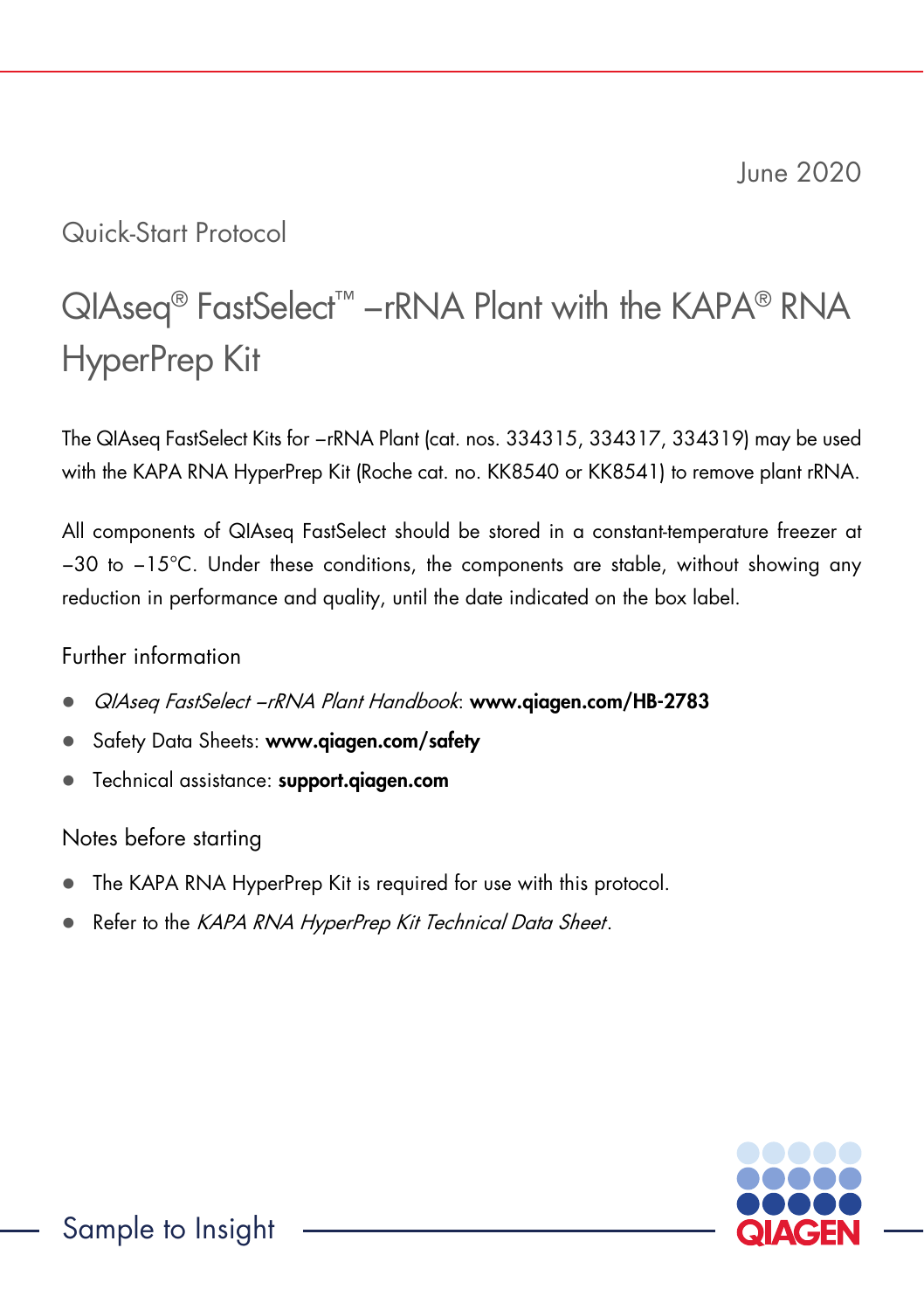### Procedure

- 1. Vortex the tube(s) from the QIAseq FastSelect Kit, and then briefly centrifuge to collect residual liquid from the sides of the tubes.
- 2. From the KAPA RNA HyperPrep Kit, prepare the fragmentation and priming mix described in Table 1 at room temperature (15–25°C) in a nuclease-free tube.

#### Table 1. KAPA RNA HyperPrep fragmentation and priming mix

| Component                               | Volume/reaction |
|-----------------------------------------|-----------------|
| Total RNA (25 ng $-1$ µg)               | 9 ul            |
| Fragment, prime, and elute buffer (2x)* | $10 \mu$        |
| Total volume                            | 19 JJ           |

\* From the KAPA RNA HyperPrep Kit.

- 3. To the assembled fragmentation and priming mix, add 1 μl of QIAseq FastSelect −rRNA Plant.
- 4. Mix thoroughly by gently pipetting the reaction up and down several times, and then briefly centrifuge to collect residual liquid from the sides of the tubes.
- 5. Incubate in a thermal cycler with a heated lid, as described in Table 2, according to your input RNA quality.

Important: Regardless of the time and temperature chosen in step 1, steps 2−9 must be performed.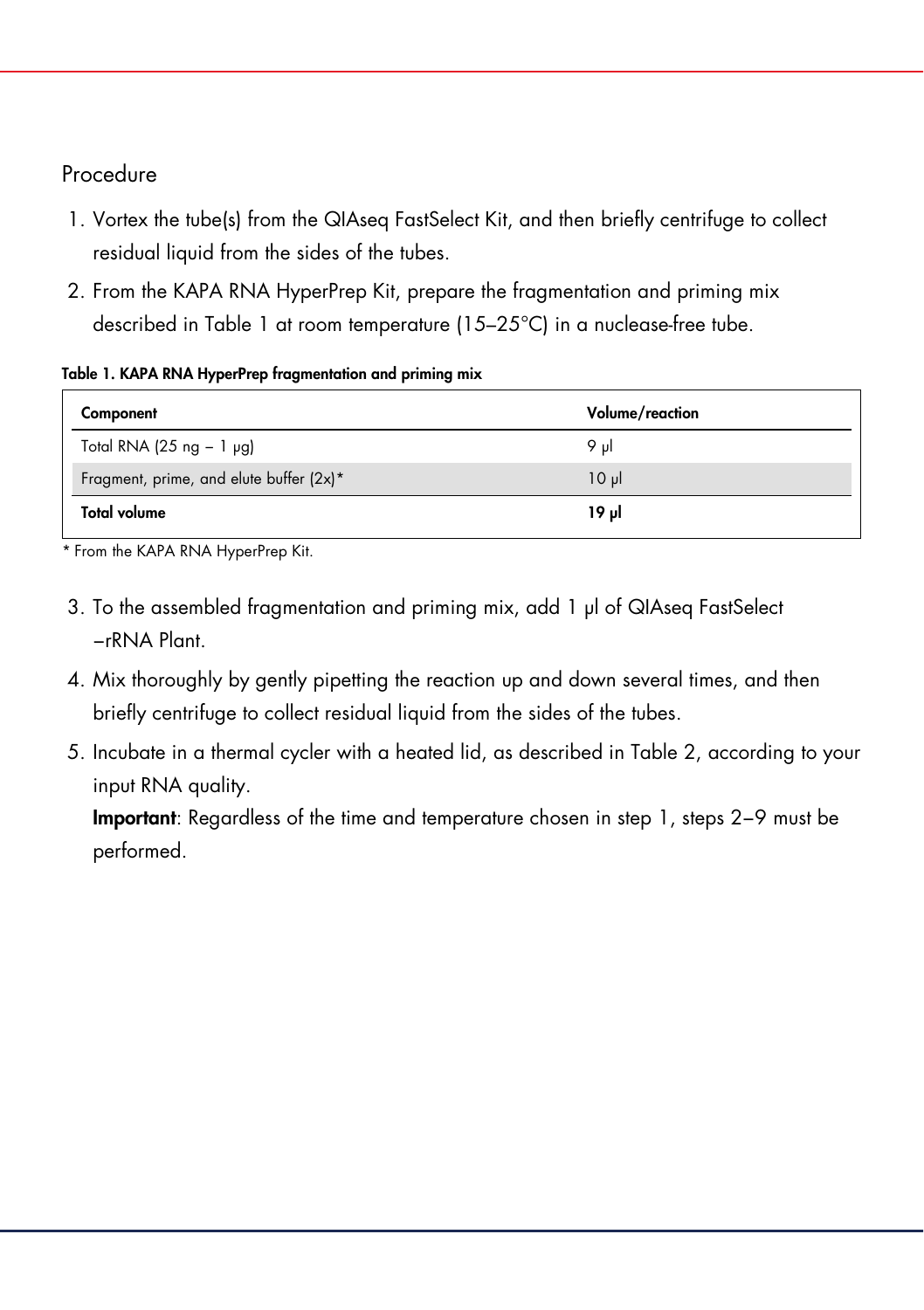| Input RNA type                                                                                                                                                       | Step           | Time and temperature                                                                        |
|----------------------------------------------------------------------------------------------------------------------------------------------------------------------|----------------|---------------------------------------------------------------------------------------------|
| Intact                                                                                                                                                               | $1*$           | Choose:<br>8 min at 94°C or<br>6 min at 94 $\degree$ C <i>or</i><br>6 min at $85^{\circ}$ C |
| Partially degraded                                                                                                                                                   | 1 <sup>†</sup> | $1-6$ min at $85^{\circ}$ C                                                                 |
| Degraded (e.g., FFPE)                                                                                                                                                | $1^{\ddagger}$ | No fragmentation                                                                            |
| Steps 2-9 are performed regardless<br>of input RNA quality. They need to<br>be performed whether the RNA is<br>high quality, moderate quality,<br>FFPE, or degraded. | $\overline{2}$ | 2 min at $75^{\circ}$ C                                                                     |
|                                                                                                                                                                      | 3              | 2 min at $70^{\circ}$ C                                                                     |
|                                                                                                                                                                      | $\overline{4}$ | 2 min at $65^{\circ}$ C                                                                     |
|                                                                                                                                                                      | 5              | 2 min at $60^{\circ}$ C                                                                     |
|                                                                                                                                                                      | 6              | 2 min at $55^{\circ}$ C                                                                     |
|                                                                                                                                                                      | 7              | 2 min at $37^{\circ}$ C                                                                     |
|                                                                                                                                                                      | 8              | 2 min at $25^{\circ}$ C                                                                     |
|                                                                                                                                                                      | 9              | Hold at 4°C                                                                                 |

Table 2. Combined KAPA RNA HyperPrep fragmentation and FastSelect hybridization protocol

\* Choose one option, depending on whether you want a desired mean library insert size of 100−200 bp (8 min at 94°C), 200-300 bp (6 min 94°C), or 300-400 bp (6 min at 85°C).

† For a desired mean library insert size of 100−300 bp.

‡ For a desired mean library insert size of 100−200 bp.

- 6. Refer to the KAPA RNA HyperPrep Kit Technical Data Sheet and immediately proceed to "1st Strand Synthesis".
- 7. Follow the KAPA RNA HyperPrep Kit Technical Data Sheet to perform all remaining library construction steps.

Important: It is highly recommended to dilute the KAPA adapters 1.5-fold compared to what is suggested in the default KAPA protocol.